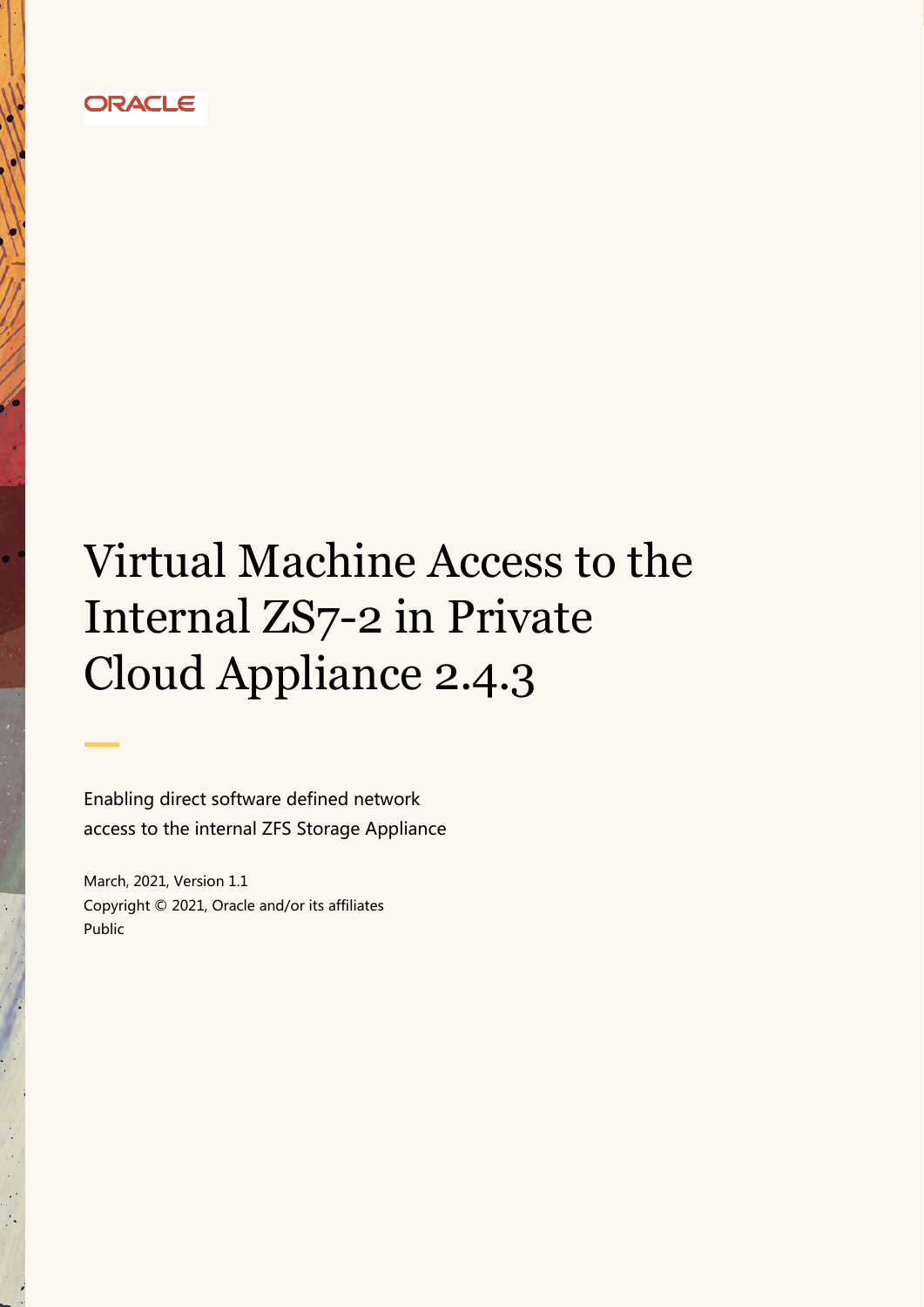### <span id="page-1-0"></span>Purpose statement

This document explores a new capability delivered with Private Cloud Appliance software release 2.4.3, whereby virtual machines may access the internal ZFS Storage Appliance directly over the network. This approach is distinguished from existing methods presenting storage as virtual block devices.

This document is intended to explain software design decisions related to this capability and to provide illustrative examples of its usage.

#### <span id="page-1-1"></span>Disclaimer

This document in any form, software or printed matter, contains proprietary information that is the exclusive property of Oracle. Your access to and use of this confidential material is subject to the terms and conditions of your Oracle software license and service agreement, which has been executed and with which you agree to comply. This document and information contained herein may not be disclosed, copied, reproduced or distributed to anyone outside Oracle without prior written consent of Oracle. This document is not part of your license agreement nor can it be incorporated into any contractual agreement with Oracle or its subsidiaries or affiliates.

This document is for informational purposes only and is intended solely to assist you in planning for the implementation and upgrade of the product features described. It is not a commitment to deliver any material, code, or functionality, and should not be relied upon in making purchasing decisions. The development, release, and timing of any features or functionality described in this document remains at the sole discretion of Oracle.

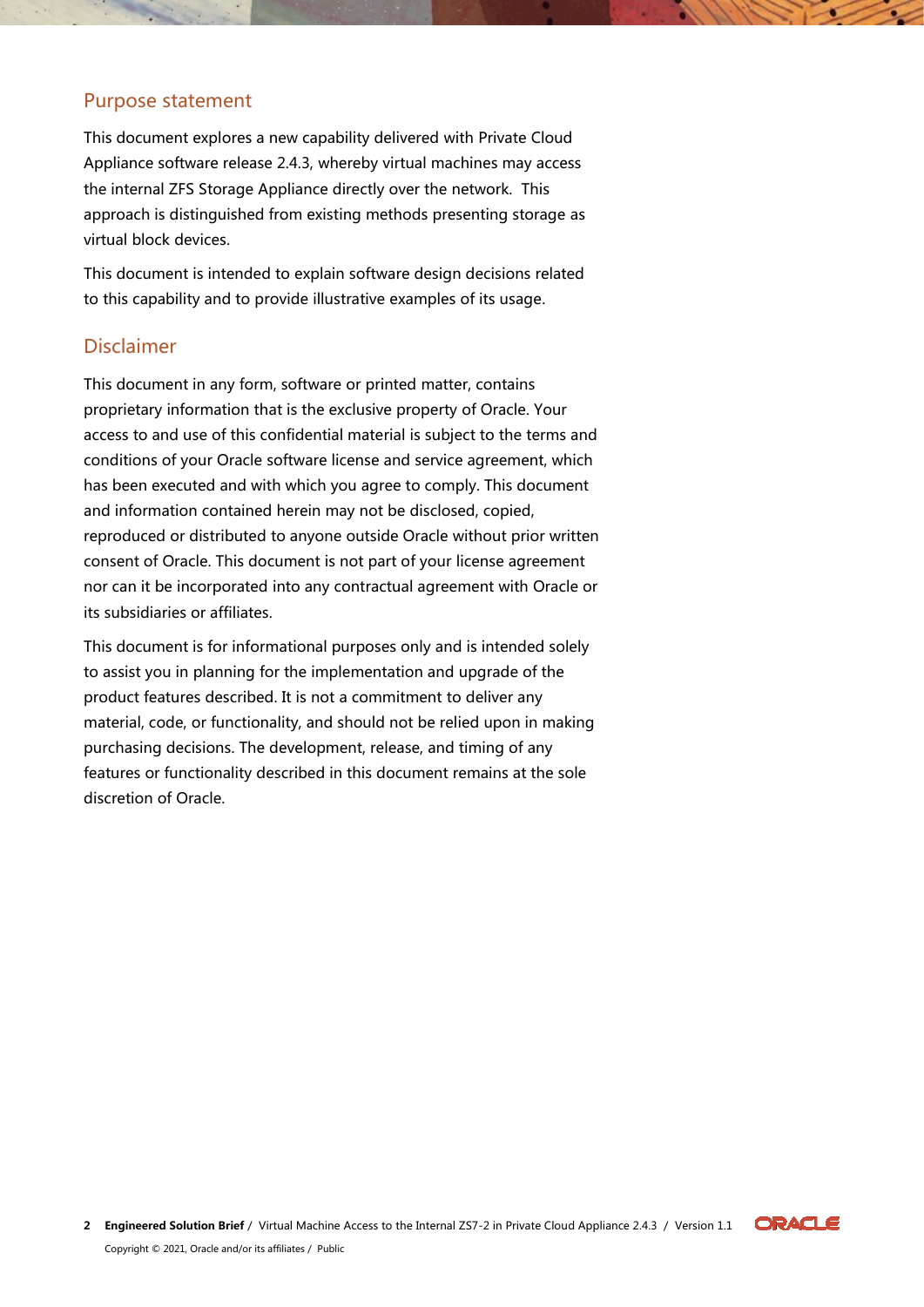

 $\sim$   $^{\circ}$ 

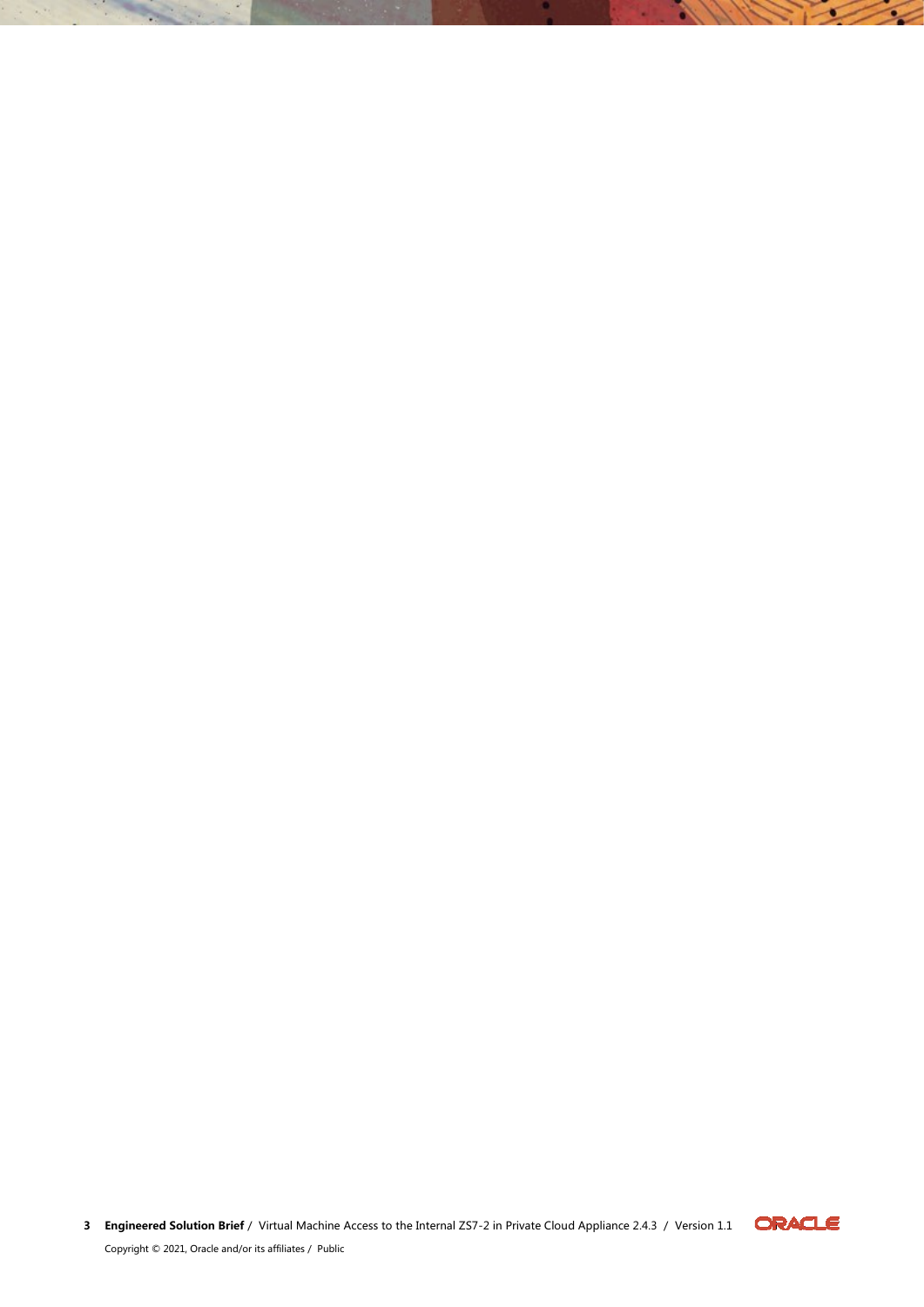# Table of contents

| <b>Purpose statement</b>                               | $\overline{2}$ |
|--------------------------------------------------------|----------------|
| <b>Disclaimer</b>                                      | $\overline{2}$ |
| <b>Introduction</b>                                    | 6              |
| <b>Software &amp; Hardware Requirements</b>            | 6              |
| <b>Accessing Storage from Virtual Machines</b>         | $\overline{ }$ |
| <b>Network Changes from Previous Software Releases</b> | 8              |
| <b>Introducing VM Storage Networks</b>                 | 10             |
| <b>Preparing the ZFSSA</b>                             | 11             |
| <b>Managing VM Storage Networks</b>                    | 12             |
| Creating a VM Storage Network                          | 12             |
| Adding a VM Storage Network to Compute Nodes           | 13             |
| <b>Using VM Storage Networks</b>                       | 13             |
| <b>Additional VM Storage Network Commands</b>          | 14             |
| <b>Managing Storage Shares</b>                         | 14             |
| <b>Storage Profiles</b>                                | 16             |
| <b>Managing NFS Shares</b>                             | 16             |
| <b>Managing iSCSI LUNs</b>                             | 17             |
| Upgrade                                                | 19             |
| Upgrade Sequence                                       | 19             |
| <b>Upgrade Pitfalls</b>                                | 19             |
| <b>Upgrade Locks</b>                                   | 20             |

#### List of images

| Figure 1 - VMs with Block Attached Storage    | 7  |
|-----------------------------------------------|----|
| Figure 2 - VMs with Network Attached Storage  | 8  |
| Figure 3 - PCA Spine Switch Configuration     | 9  |
| Figure 4 - Compute Node Network Configuration | 9  |
| Figure 5 - ZFSSA Network Configuration        | 10 |
| Figure 6 - OVMM Network Listing               | 11 |
| Figure 7 - VM Network Configuration           | 14 |
| Figure 8 - Share / LUN Creation Flowchart     | 15 |

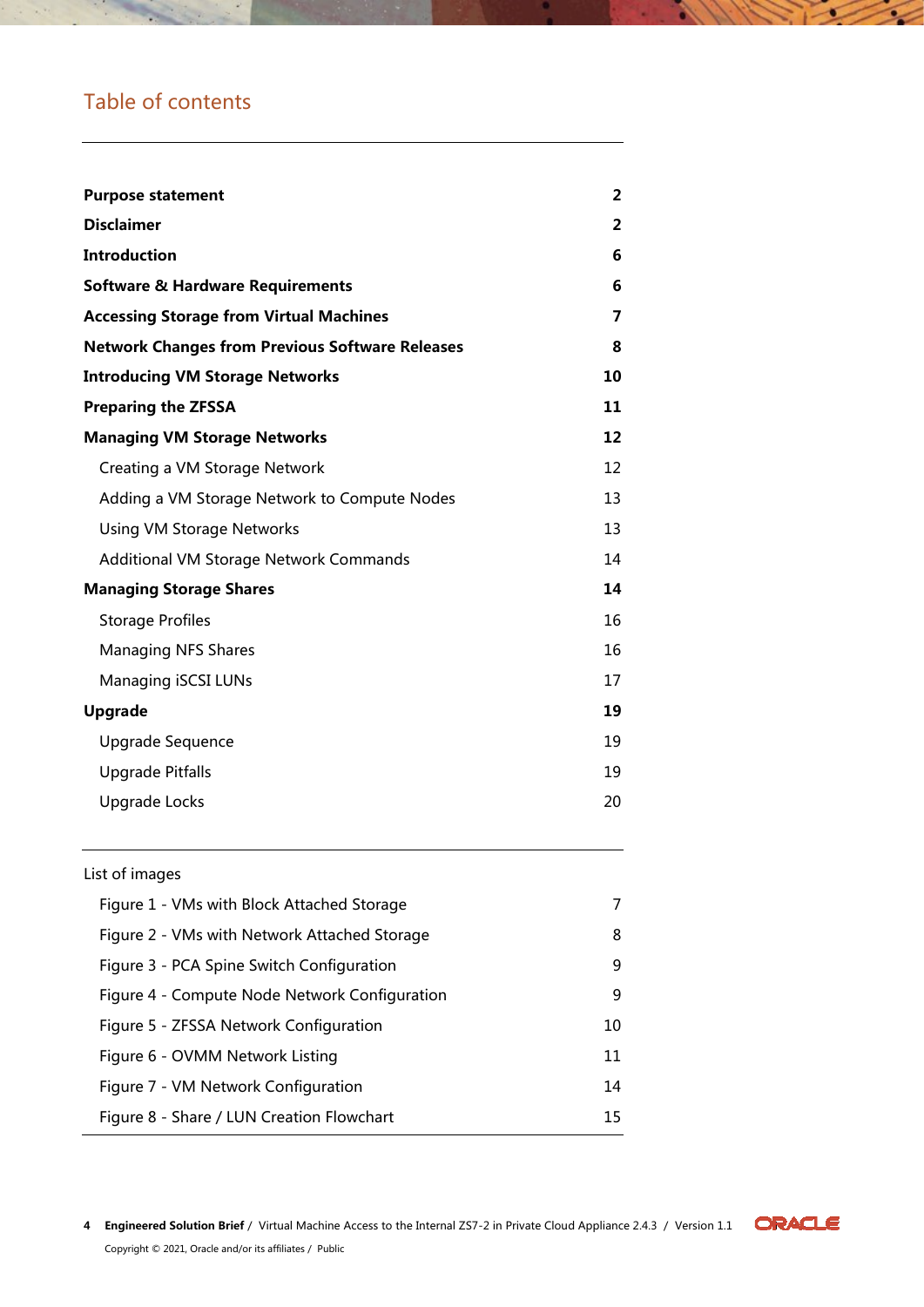List of tables

Table 1 - [Storage Profiles](#page-15-2) 16

 $\sim$ 

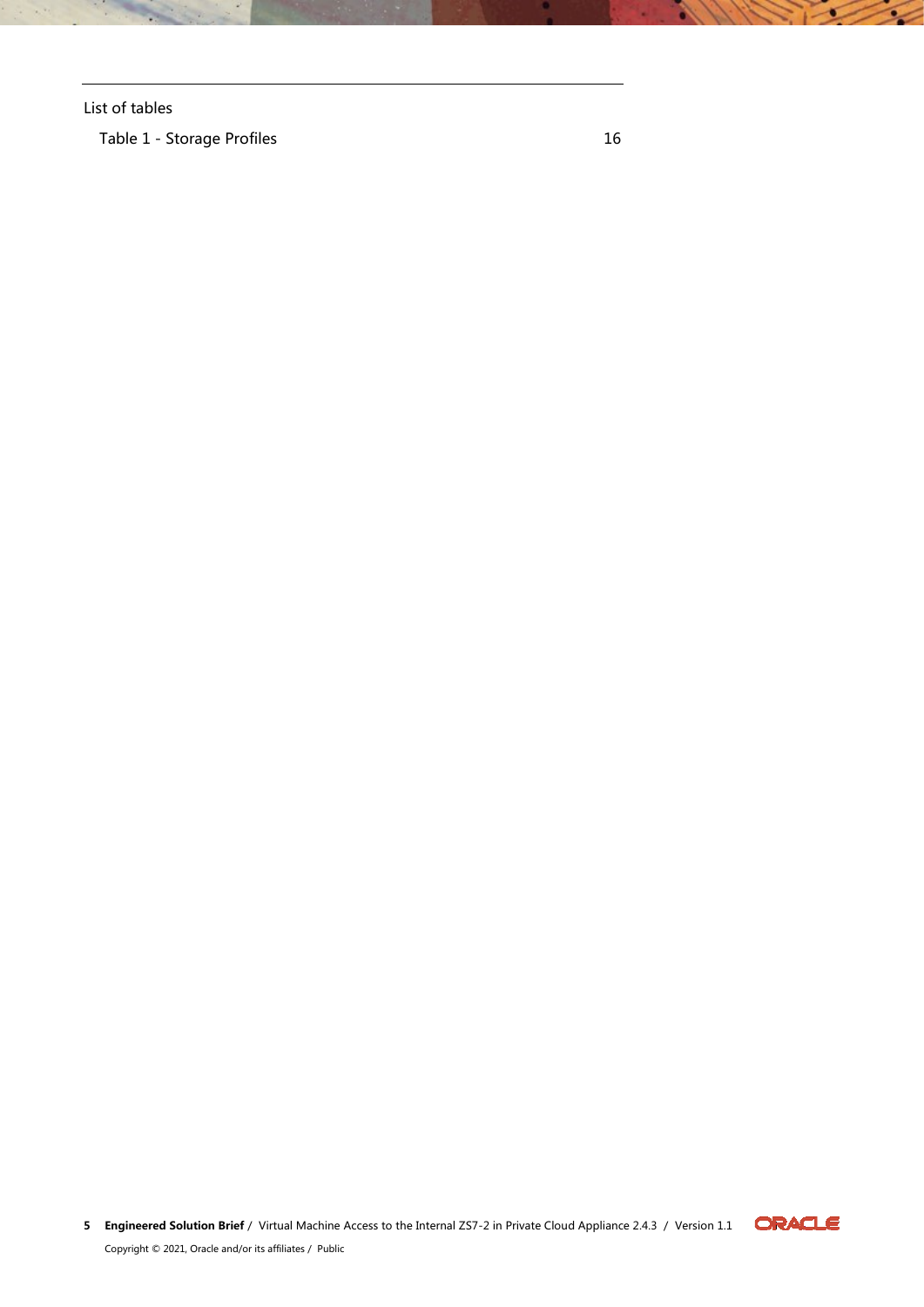# <span id="page-5-0"></span>Introduction

Oracle Private Cloud Appliance ("PCA") is an integrated infrastructure system engineered to enable rapid deployment of converged compute, network, and storage technologies for hosting applications or workloads on a virtualized guest operating system ("OS").

Beginning with the PCA X8-2 hardware release, the original 40Gb Infiniband network was replaced by a 100Gb Ethernet network, employing standard datacenter networking protocols to enable PCA's software defined networking. PCA software release 2.4.3 utilizes this updated technology stack to provide additional flexibility in connecting to the internal ZFS Storage Appliance ("ZFSSA"). Whereas in previous releases, the internal storage could only be consumed in the guest OS via virtual block devices, customers now have the option of choosing additional storage protocols utilizing direct peer-to-peer networking connectivity between the VM and the internal ZFSSA.

In this document, we will explore the implementation of these new storage networking capabilities with the aim of understanding the underlying design philosophy. We will also walk through several examples related to common use cases.

# <span id="page-5-1"></span>Software & Hardware Requirements

- PCA X8-2 or newer hardware revision, with Ethernet based networking
- PCA 2.4.3 or newer software release

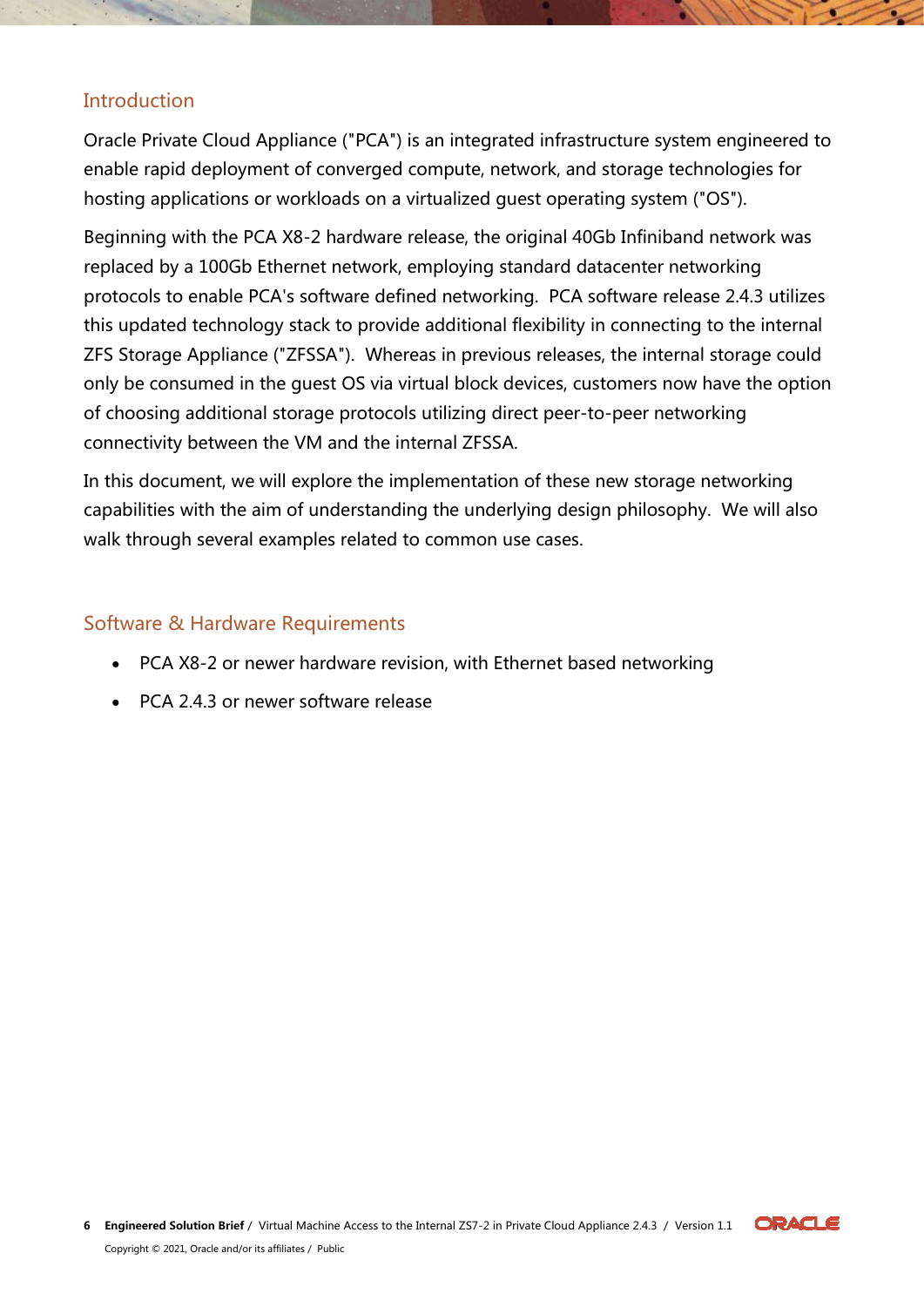# <span id="page-6-0"></span>Accessing Storage from Virtual Machines

With PCA prior to the 2.4.3 software release, access to the internal storage is provided through the use of physical and virtual disks. Figure 1 depicts these access patterns.





ZFSSA storage is exposed to the hypervisor layer via the Storage Network using either NFS or iSCSI protocol. Virtual Machine ("VM") access is then provided through the blockfront / blockback driver, such that the guest only sees a virtual block device. With this pattern, there is no direct network connectivity between the VM and the ZFSSA.

This existing access pattern is still fully supported. The new approaches discussed in this document are complementary and should in no way be construed as to imply deprecation of the physical / virtual disk access patterns. On the contrary, the use of virtual disks or physical disks is *required* for VM boot and will remain an optimal approach for many use cases.

Beginning with PCA software release 2.4.3, for the first time, it is also possible to run NFS and iSCSI protocols directly in the VM to access shares on the internal ZFSSA via direct peerto-peer network connectivity. This new capability is enabled on PCA software release 2.4.3 with both fresh installations and with upgrades. The new access pattern is depicted in Figure 2.

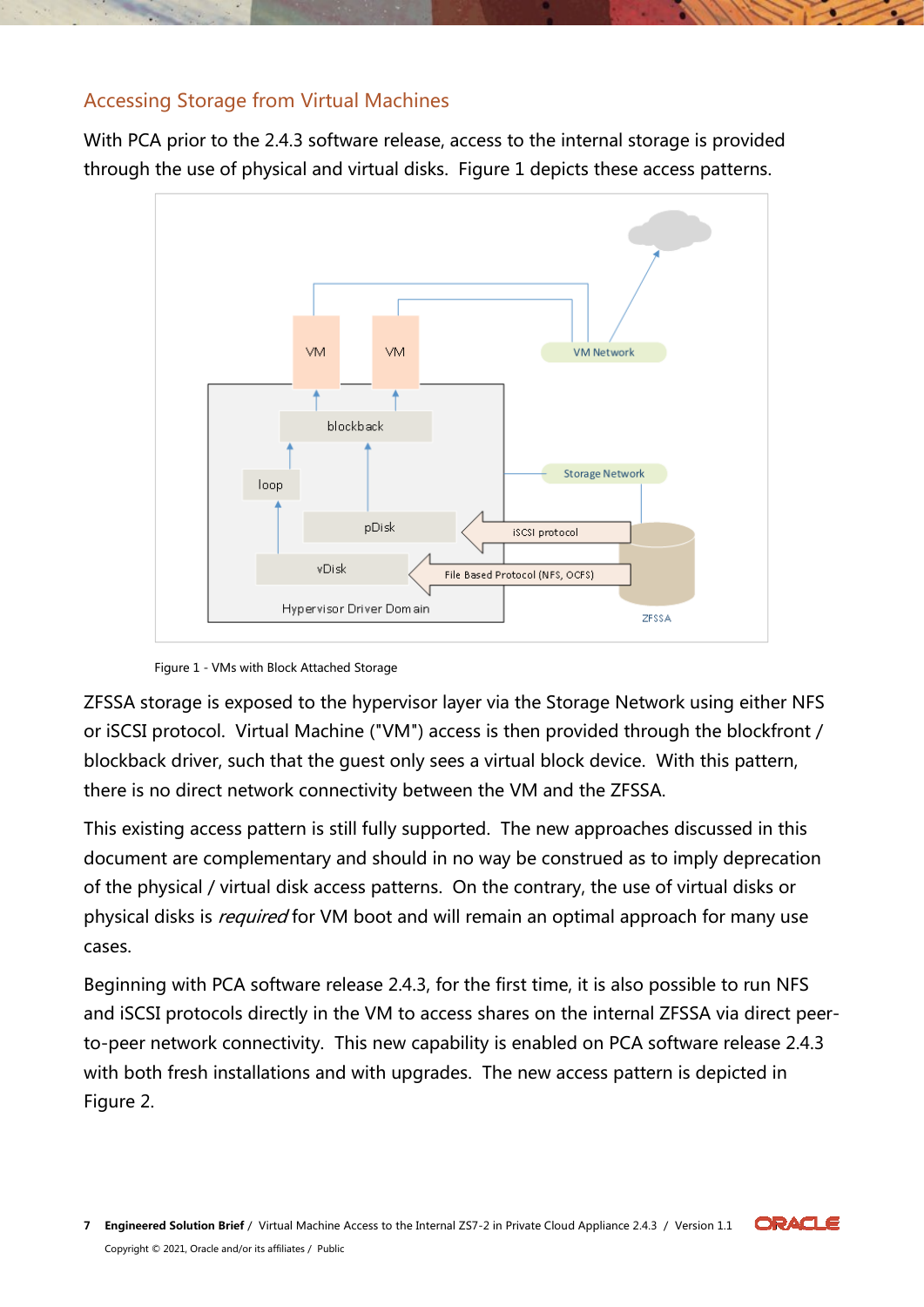

<span id="page-7-1"></span>Figure 2 - VMs with Network Attached Storage

This storage access is enabled through the creation of a new network type in pca-admin, called the VM Storage Network. A **VM Storage Network** is a network with the Virtual Machine networking role assigned in Oracle VM Manager ("OVMM"), but which also exposes an interface on the ZFSSA. The intended use case is to provide for non-routed backend networks dedicated solely for accessing the internal ZFSSA. With PCA software release 2.4.3, up to 16 VM Storage Networks can be created.

The steps a PCA administrator will undertake to configure this access are:

- Create a VM Storage Network
- Add the VM Storage Network to a Tenant Group
- Create an NFS or iSCSI share
- Attach one or more VMs to the VM Storage Network
- Allow one or more VMs to access the share

Command syntax and examples are provided in the following sections, but first we'll examine the implementation.

# <span id="page-7-0"></span>Network Changes from Previous Software Releases

Within the Ethernet switch configuration, 16 VXLAN / VLAN pairs have been preallocated as part of the release 2.4.3 installation or upgrade. Figure 3 shows the configuration changes implemented on the PCA spine switches.

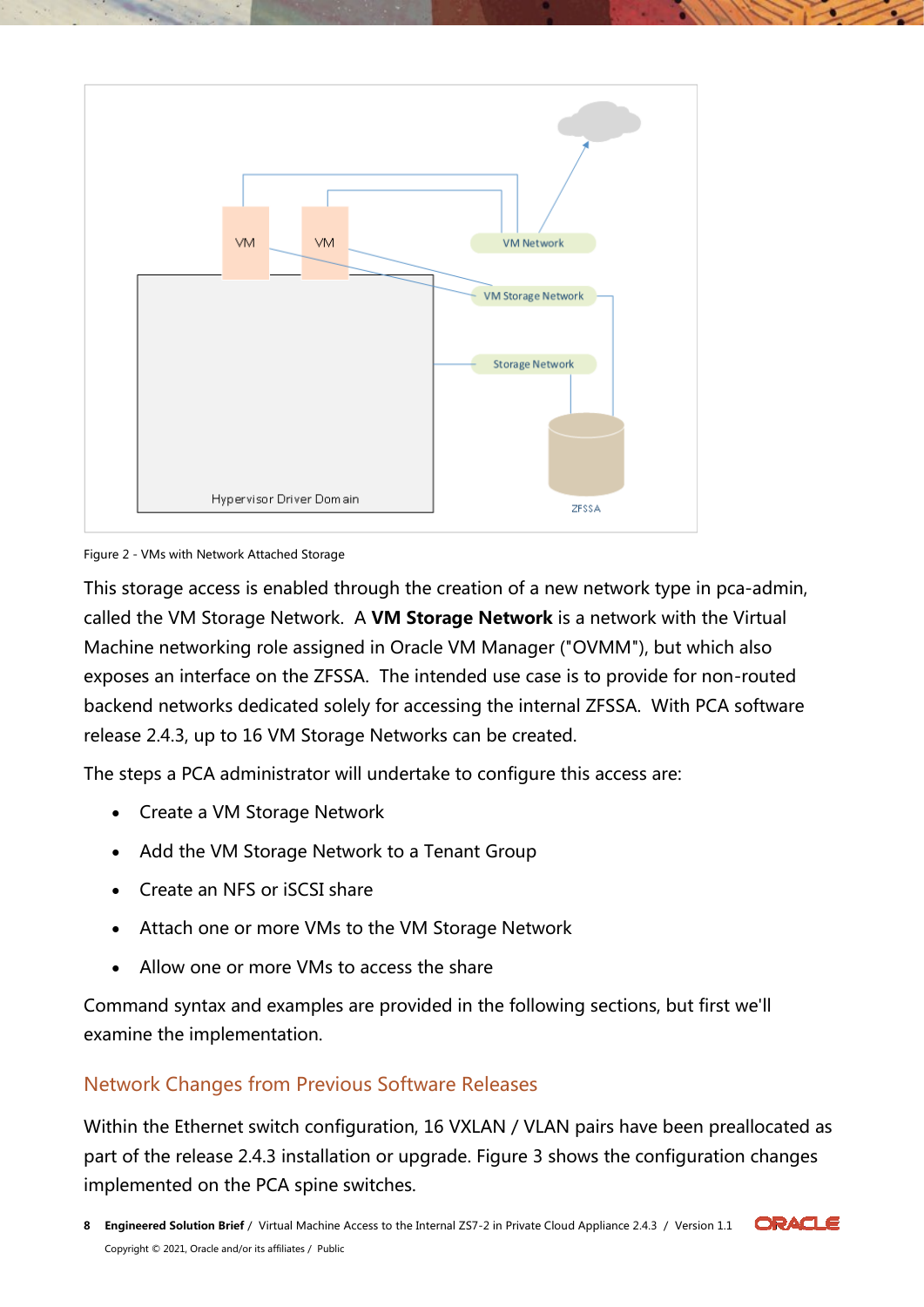

Figure 3 - PCA Spine Switch Configuration

In addition to preallocating the 16 VXLAN / VLAN pairs, the switchport mode is set to trunk on the port-channel connected to the ZFSSA, and the 16 VLANs are enabled on that trunk.

Figure 4 illustrates the VM Storage Network implementation on the compute nodes. The implementation is the same as for other VM networks.



Figure 4 - Compute Node Network Configuration

A strict one to one mapping exists between VM Storage Network VXLAN / VLAN pairs. Additional VLANs should not be created on these VXLAN interfaces. With other network

ORACLE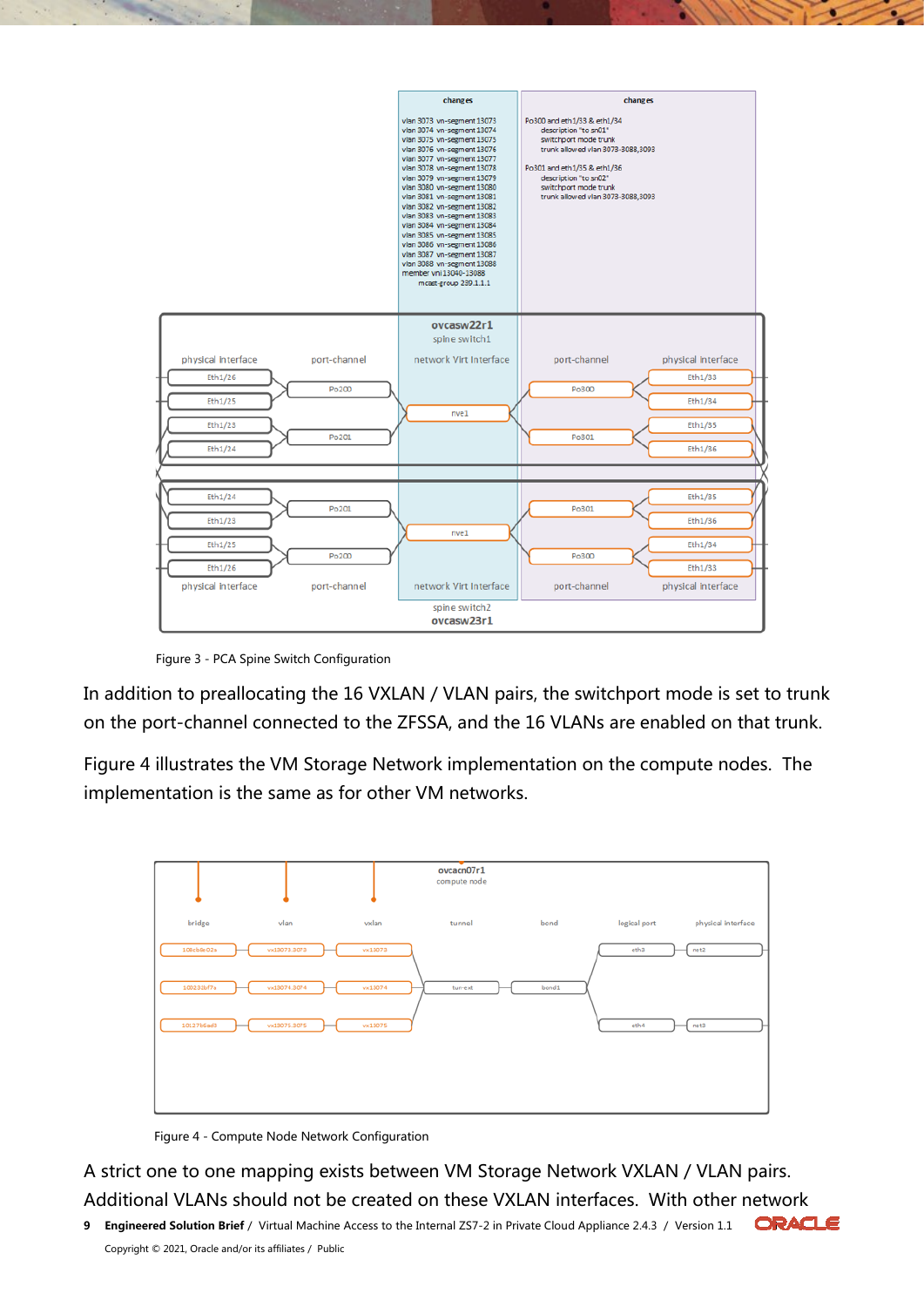types, a PCA administrator can, if desirable, create many VLANs on top of each VXLAN interface, but in the case of VM storage networks, that configuration would not be meaningful.

The reason for this strict one to one mapping can more easily be seen in Figure 5 below, depicting the network configuration on the ZFSSA.



Figure 5 - ZFSSA Network Configuration

Note the absence of any VXLAN interfaces in the ZFSSA network configuration. There are no VXLAN interfaces on the ZFSSA because the VXLAN tunnel is terminated on the spine switch. The spine switch decapsulates VXLAN and communicates with the ZFSSA using only standard 802.1q tagged Ethernet. Without any encapsulation or Q-in-Q configured, any double tagged frames would just be dropped.

# <span id="page-9-0"></span>Introducing VM Storage Networks

In OVMM, VM Storage Networks are assigned the Virtual Machine role and can be used like any other Virtual Machine network. They differ from other Virtual Machine networks in that an internal ZFSSA interface is configured and attached to it, but that fact is only discoverable through pca-admin. With respect to OVMM, VM Storage Networks appear exactly as any other Virtual Machine network.

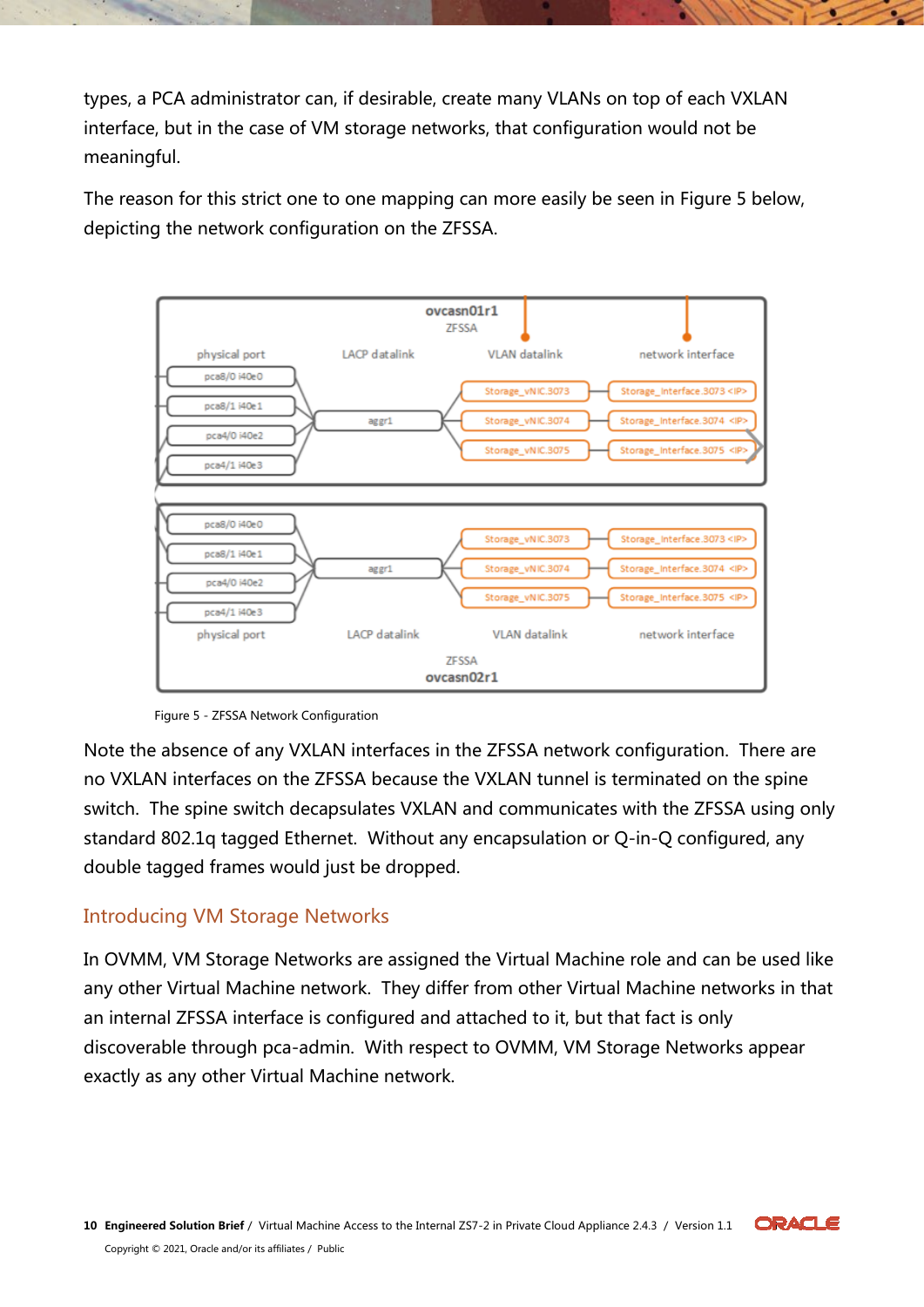| <b>Health</b>               | <b>Servers and VMs</b> |                            | <b>Repositories</b>  | <b>Networking</b>           | <b>Storage</b>          |         | <b>Reports and Resources</b> |                    |
|-----------------------------|------------------------|----------------------------|----------------------|-----------------------------|-------------------------|---------|------------------------------|--------------------|
| <b>⊥ Networks</b>           |                        | <b>ITT</b> VLAN Interfaces |                      | <b>THE Virtual NICs</b>     |                         |         |                              |                    |
| View $\sim$                 | $+ 2$ $\times$ $2$     |                            |                      |                             |                         |         |                              |                    |
|                             |                        |                            |                      |                             | <b>Network Channels</b> |         |                              |                    |
| Name                        | $\triangle \vee$       | ID                         | Server<br>Management | <b>Cluster</b><br>Heartbeat | Live<br>Migrate         | Storage | Virtual<br>Machine           | <b>Description</b> |
| 192.168.32.0                |                        | c0a82000                   |                      |                             |                         |         |                              |                    |
| 192.168.40.0                |                        | 103baef1cc                 |                      | v                           |                         | V       |                              |                    |
| default external            |                        | 10b78b6b24                 |                      |                             |                         |         | ٩I                           |                    |
| default internal            |                        | 10d1397e00                 |                      |                             |                         |         |                              |                    |
| VM eth0 front end           |                        | 10932ba59b                 |                      |                             |                         |         | √                            | vx13040.521        |
| VM eth1 storage external    |                        | 10963ce61c                 |                      |                             |                         |         | √                            | wt13040.523        |
| VM eth2 internal ZFS cust 1 |                        | 108f1bfa00                 |                      |                             |                         |         | ٩I                           | vx13073.3073       |
| VM eth2 internal ZFS cust 2 |                        | 102bdf573f                 |                      |                             |                         |         | ٩I                           | vx13074.3074       |
| VM eth2 internal ZFS cust 3 |                        | 1075dd212a                 |                      |                             |                         |         | ٩I                           | wt13075.3075       |
| IVM Storage V922            |                        | 1018000398                 |                      |                             |                         | v       | N                            | <b>VX13050</b>     |

Figure 6 - OVMM Network Listing

Figure 6 displays a sample list of networks in OVMM. All of the highlighted networks are VM Storage Networks assigned to the Virtual Machine role. This configuration is done automatically by pca-admin when a VM Storage Network is created and should not be modified after the fact. In particular, it should be noted that the Storage role in OVMM should **never** be selected for a VM Storage Network, notwithstanding the fact that pcaadmin itself confusingly employs the keyword storage network for their creation.

Note that the selected interface labelled "VM eth1 storage external" depicts an approach using a VLAN on the default external interface to provide connectivity to external storage, whereas the highlighted interfaces show how the capability described in this document can be used for connectivity to internal storage.

# <span id="page-10-0"></span>Preparing the ZFSSA

Prior to creating any VM Storage Networks or creating any LUNs or shares, it is necessary to modify the DNS resolver configuration on the ZFSSA. By default, DNS resolution is not configured for the ZFSSA, which can result in performance degradation for VM NFS clients as described in Oracle KM Note [2755549.1.](https://support.oracle.com/oip/faces/secure/km/DocumentDisplay.jspx?id=2755549.1)

The management network for PCA compute nodes is not exposed externally, so the active management node will be used as the DNS nameserver. Log in to the ZFSSA active node and issue the following commands:

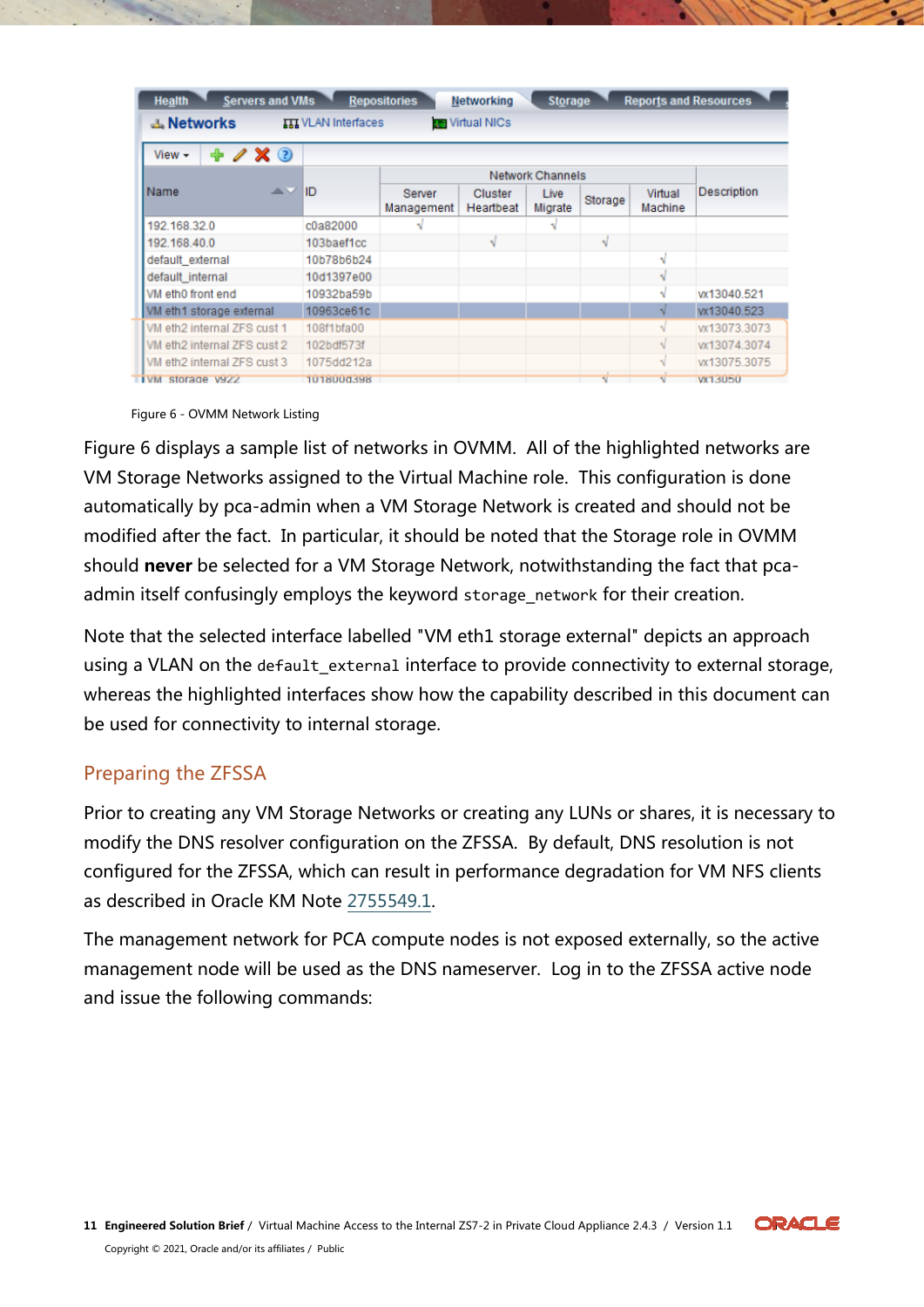```
ovcasn01r1:> configuration services nfs
ovcasn01r1:configuration services nfs> set mapid_domain=localdomain
                   mapid_domain = localdomain (uncommitted)
ovcasn01r1:configuration services nfs> commit
ovcasn01r1:configuration services nfs> up dns
ovcasn01r1:configuration services dns> set search=localdomain
                         search = localdomain (uncommitted)
ovcasn01r1:configuration services dns> set servers=192.168.4.216
                        servers = 192.168.4.216 (uncommitted)
ovcasn01r1:configuration services dns> commit
ovcasn01r1:configuration services dns> exit
```
# <span id="page-11-0"></span>Managing VM Storage Networks

New pca-admin commands are available to create and manage VM Storage Networks. When a VM Storage Network is created using the pca-admin command line interface ("CLI"), the system will associate one of the preallocated VXLAN / VLAN pairs, assign the requested address space, and configure a new network interface on the ZFSSA.

A VM Storage Network should only be created and managed using pca-admin. Do not attempt to create them using OVMM or the ZFSSA UI.

# <span id="page-11-1"></span>Creating a VM Storage Network

The pca-admin CLI syntax to create a VM Storage Network is straightforward:

create network <network\_name> storage\_network <prefix> <netmask> <zfs\_ip>

| <network_name></network_name> | Desired name for the network.                 |
|-------------------------------|-----------------------------------------------|
| <prefix></prefix>             | Network prefix, must be three octets.         |
| <netmask></netmask>           | Netmask in dotted decimal form.               |
| $<$ zfs_ip>                   | Desired IPv4 address for the ZFSSA interface. |

#### Example:

create network vmstor1\_net storage\_network 10.10.1 255.255.255.0 10.10.1.200

#### Caveat

Orabug 32054739 affects network prefix specification for the pca-admin create network subcommand. The parser expects exactly three octets to be specified for the prefix, regardless of the netmask. In some cases, the bug is a mild nuisance, but in others it presents a problem for which there is no workaround. For example, it is currently not possible to specify the prefix 172.31.0.128/25, where the fourth octet is non-zero. Until this

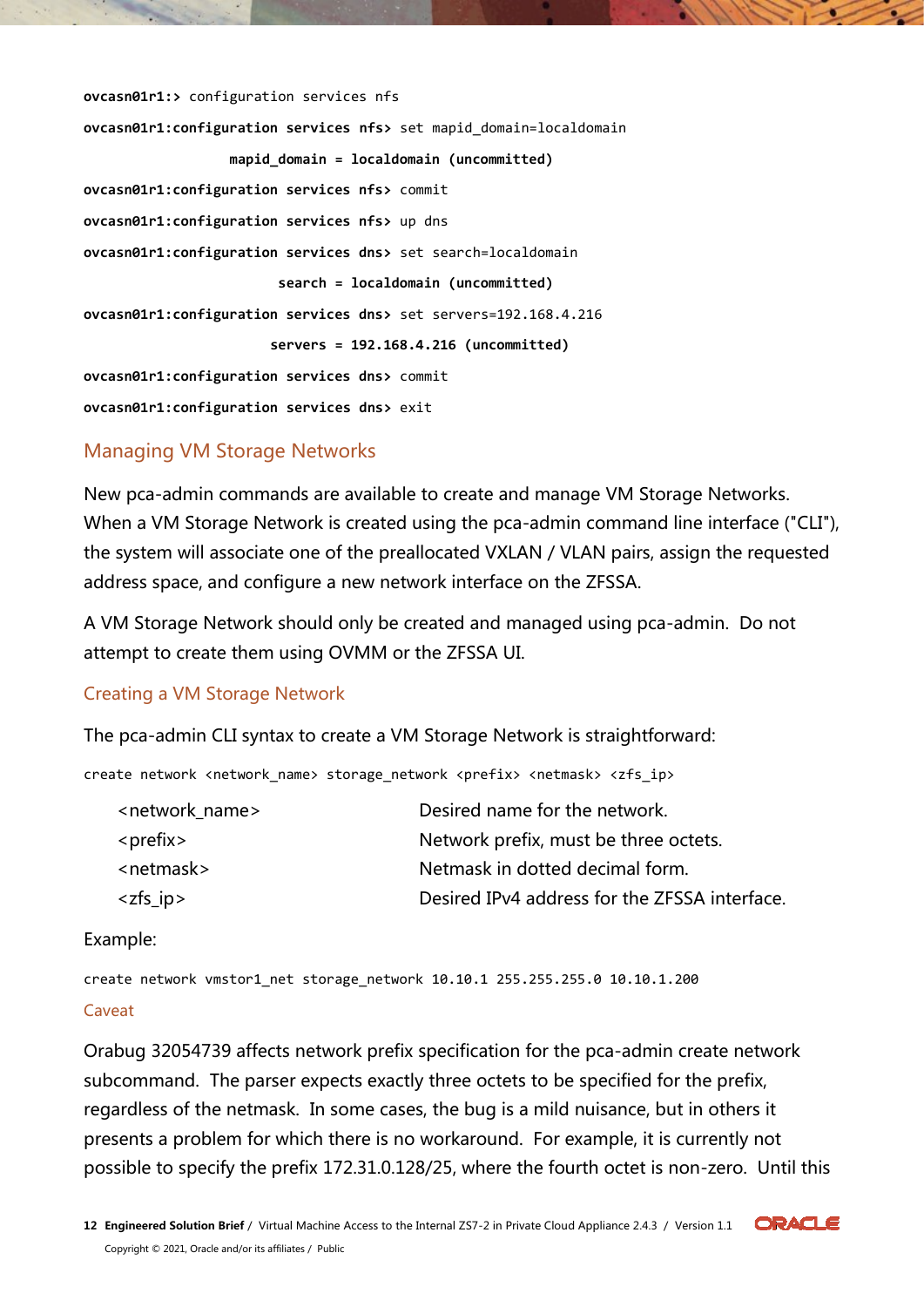bug is fixed, PCA administrators may wish to avoid using any prefixes smaller than /24 when creating VM Storage Networks.

#### <span id="page-12-0"></span>Adding a VM Storage Network to Compute Nodes

After creating the VM Storage Network, it must be added to any compute nodes where it should be available for use by VMs. The CLI syntax is as follows:

add network <network name> <compute node>

add network-to-tenant-group <network\_name> <tenant\_group>

| <network name=""></network>   | Name of the VM Storage Network. |
|-------------------------------|---------------------------------|
| <compute_node></compute_node> | Name of the compute node.       |
| <tenant_group></tenant_group> | Name of the tenant group.       |

Examples:

add network vmstor1 net ovcacn08r1 add network-to-tenant-group vmstor1 net Rack1 ServerPool

In general, the network-to-tenant-group variant is preferred, since it will cause the network to be automatically added to any compute nodes that are subsequently added to the tenant group.

Invocation of this command will cause the system to create the VXLAN interface on the compute node, then refresh the node so that OVMM sees the interface on the node, and finally associate that interface with the network object in OVMM.

#### <span id="page-12-1"></span>Using VM Storage Networks

Once a VM Storage Network is created and added to compute nodes, simply select them for use in the VM configuration, as would be done for any other network. It is recommended to configure a routed network on the first interface and as many non-routed storage subnets as are needed.

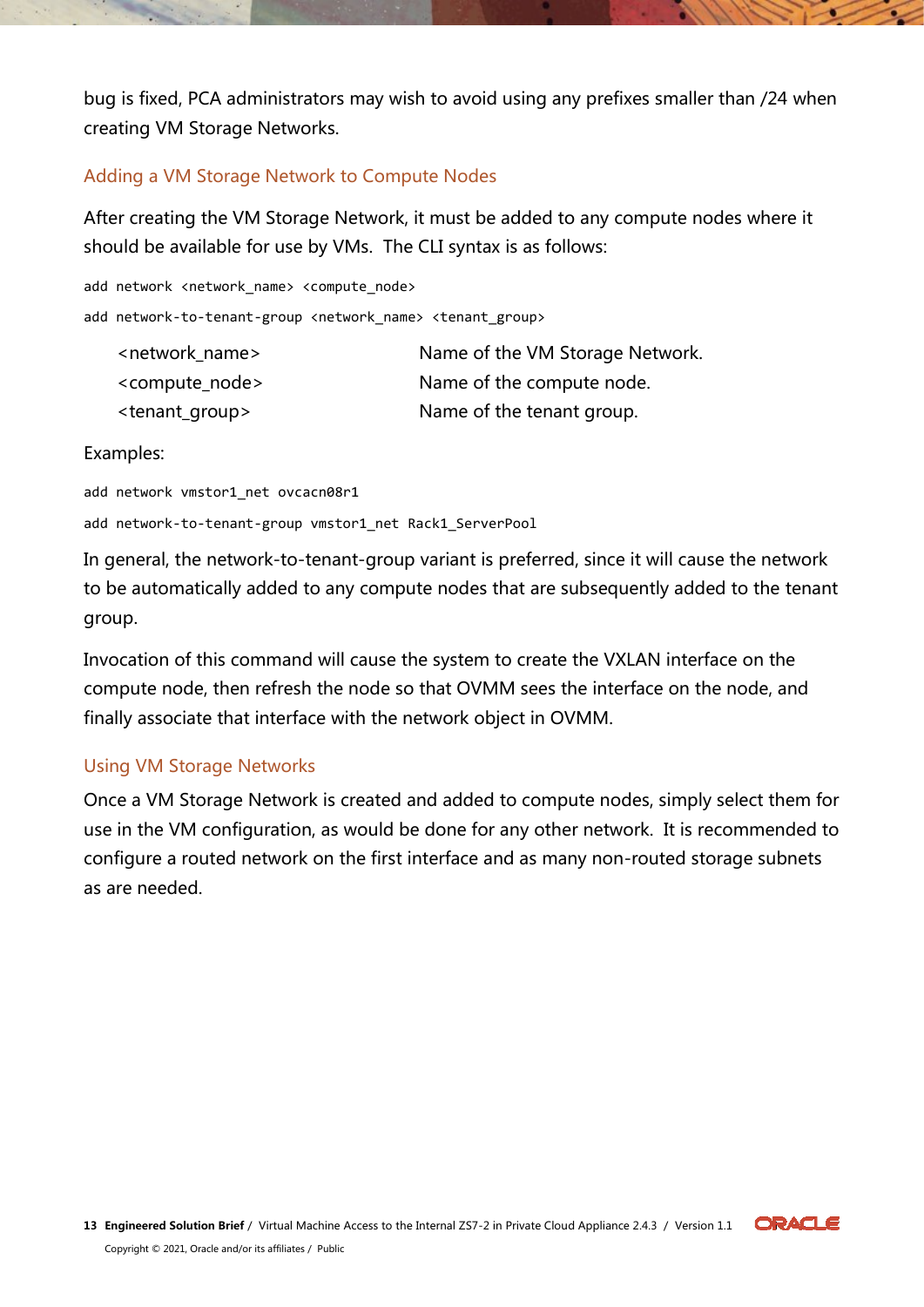| 鳯                                                                                   |                |                                 | View $\star$                               | Perspective: Servers |         | $\vert \vee \vert$                 | ar.                                   | 7 X D 20 R          |  |
|-------------------------------------------------------------------------------------|----------------|---------------------------------|--------------------------------------------|----------------------|---------|------------------------------------|---------------------------------------|---------------------|--|
| 又画<br>Server Pools<br>$\triangleright$ $\mathbb{P}^{\mathbb{H}}$ , Rack1 ServerPool |                |                                 | Name<br>$\triangle \triangledown$          | Status               | Tag(s)  | Maintenance<br>Mode                | <b>IP Address</b>                     | Memory (GiB)        |  |
| <b>Unassigned Servers</b>                                                           |                |                                 | ovcacn07r1                                 | Running              |         | Off                                | 192.168.32.6                          | 382.68              |  |
| Unassigned Virtual Machines                                                         |                |                                 | ovcacn08r1                                 | Running              |         | Off                                | 192.168.32.5                          | 766.68              |  |
| Create Virtual Machine                                                              |                |                                 |                                            |                      |         |                                    |                                       |                     |  |
| Create Virtual Machine                                                              | Slot           | <b>MAC Address</b>              |                                            |                      | Network |                                    |                                       | Action              |  |
|                                                                                     | 0              |                                 |                                            |                      |         | VM eth0 front end                  | $\checkmark$                          | ×                   |  |
| Set up Networks                                                                     |                |                                 |                                            |                      |         | VM eth1 storage external           | $\overline{\mathsf{v}}$               | X                   |  |
|                                                                                     |                |                                 |                                            |                      |         |                                    |                                       |                     |  |
|                                                                                     | $\overline{2}$ |                                 |                                            |                      |         | VM eth2 internal ZFS cust $3 \vee$ |                                       | ×                   |  |
|                                                                                     |                |                                 |                                            |                      |         |                                    |                                       |                     |  |
| Arrange Disks<br><b>Boot Options</b>                                                |                |                                 |                                            |                      |         |                                    |                                       |                     |  |
| Tags(Optional)                                                                      |                |                                 |                                            |                      |         |                                    |                                       |                     |  |
|                                                                                     |                |                                 | Add a Virtual NIC to this Virtual Machine: |                      |         |                                    |                                       |                     |  |
|                                                                                     |                | <b>O</b> Dynamically Assign MAC |                                            |                      |         |                                    |                                       |                     |  |
|                                                                                     |                |                                 |                                            |                      |         | Network:                           | VM eth2 internal ZFS cust $3\sqrt{ }$ | <b>Add VNIC</b>     |  |
|                                                                                     |                | ◯ Specify MAC Address:          |                                            |                      |         |                                    | VM eth2 internal ZFS cust 3           |                     |  |
|                                                                                     |                |                                 |                                            |                      |         | VM_storage_v922                    |                                       | VM eth2 internal ZF |  |
|                                                                                     |                |                                 |                                            |                      |         | default_internal                   |                                       |                     |  |
|                                                                                     |                |                                 |                                            |                      |         | VM eth0 front end                  | VM eth2 internal ZFS cust 1           |                     |  |

Figure 7 - VM Network Configuration

Figure 7 shows VM network configuration in progress. This particular PCA is equipped with compute nodes with extra interfaces to access external storage. On this VM, the user has configured a frontend network, a second interface for the external storage, and finally a third interface connected to a VM Storage Network.

# <span id="page-13-0"></span>Additional VM Storage Network Commands

The following commands are also relevant for VM Storage Networks:

- list network
- show network <network\_name>
- remove network <network name> <compute node>
- remove network-from-tenant-group <network\_name> <tenant\_group>
- delete network <network name>

# <span id="page-13-1"></span>Managing Storage Shares

NFS shares and iSCSI LUNs on the internal ZFSSA are also managed with pca-admin, but only in the default OVCA\_POOL. LUNs and NFS shares in any additional pools must be created using the ZFSSA UI, and not with pca-admin. Any such LUNs or shares created directly on the ZFSSA can still use VM Storage Networks. Simply export them to the appropriate IP addresses or CIDRs using standard ZFSSA procedures.

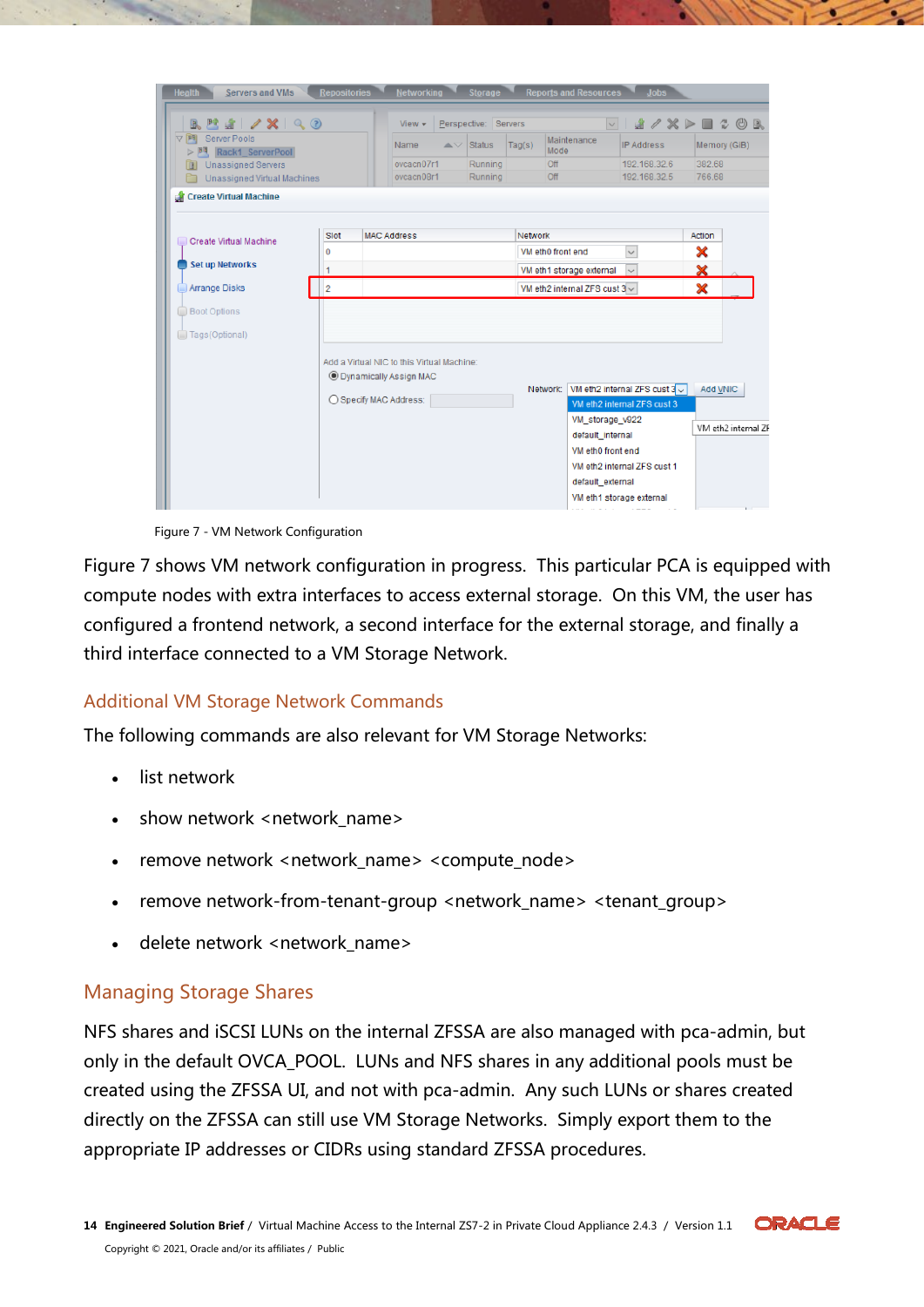During 2.4.3 installation or upgrade, a project called VMINTERNAL is created on the default OVCA\_POOL on the internal ZFSSA. The project level reservation and quota are set to 60TB, and all NFS shares and iSCSI LUNs created with pca-admin will be placed into this project. This arrangement is intended to ensure that customer data does not grow beyond 60TB in the default OVCA\_POOL. If customer data were to fill up the default OVCA\_POOL, critical PCA services such as Oracle VM Manager could be adversely affected. If customers require more than 60TB, or if commingling customer shares into a single VMINTERNAL project is unworkable, it is recommended to purchase additional disk shelves and create a separate storage pool. The flowchart in Figure X illustrates when pca-admin should be used versus when the ZFSSA UI is more appropriate.



Figure 8 - Share / LUN Creation Flowchart

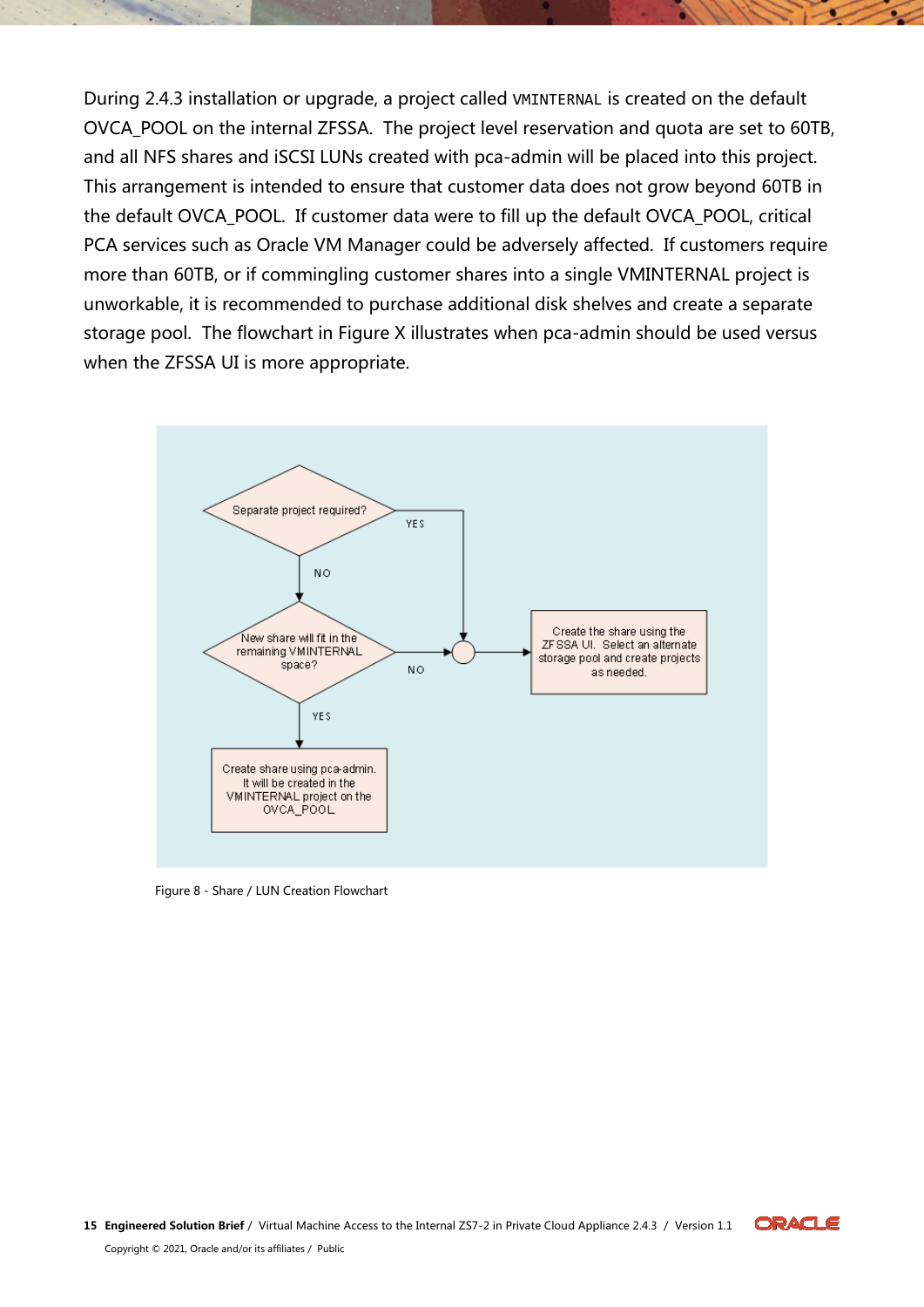#### <span id="page-15-0"></span>Storage Profiles

A storage profile is a predefined collection of share properties. The storage profile can be referenced during share or LUN creation to easily configure for common workloads. In PCA software release 2.4.3, three storage profiles are defined:

| <b>Storage Profile</b> | <b>NFS Properties</b> | <b>iSCSI Properties</b> |
|------------------------|-----------------------|-------------------------|
| general (default)      | compression=Iz4       | compression=Iz4         |
|                        | logbias=latency       | logbias=latency         |
|                        | recordsize=128k       | volblocksize=128k       |
| dbms_oracle            | compression=Iz4       | compression=Iz4         |
|                        | logbias=latency       | logbias=latency         |
|                        | $recordsize = 32k$    | volblocksize=32k        |
| bkup_basic             | compression=lz4       | compression=lz4         |
|                        | logbias=throughput    | logbias=throughput      |
|                        | recordsize=1M         | volblocksize=1M         |

<span id="page-15-2"></span>Table 1 - Storage Profiles

Storage profiles are not configurable via the pca-admin CLI. If you need to create a share using other share properties, you must create it manually using the ZFSSA UI rather than with pca-admin. In particular, if encryption is required, you must use the ZFSSA UI to create the share, as encryption can only be enabled at the time of initial share creation.

#### <span id="page-15-1"></span>Managing NFS Shares

To create an NFS share with pca-admin, the syntax is as follows:

create nfs-storage <share\_name> <network\_name> <size> [profile\_name]

| <share name=""></share>       | Desired name for the NFS share.                     |
|-------------------------------|-----------------------------------------------------|
| <network_name></network_name> | Name of the VM Storage Network.                     |
| $<$ size $>$                  | Desired size of the share.                          |
| [profile_name]                | Optional storage profile name. Defaults to general. |

#### Examples:

create nfs-storage images vmstor1\_net 100g

create nfs-storage PACMEX oradata vmstor1 net 50g dbms oracle

Note that <share\_name> must be unique across the entire ZFSSA, so PCA reserved names such as MGMT\_ROOT cannot be used.

#### NFS Exceptions

After initially creating a share, although it's associated with a particular subnet, it is not actually exported to any hosts, and therefore it cannot be mounted by any VM. Adding

ORACLE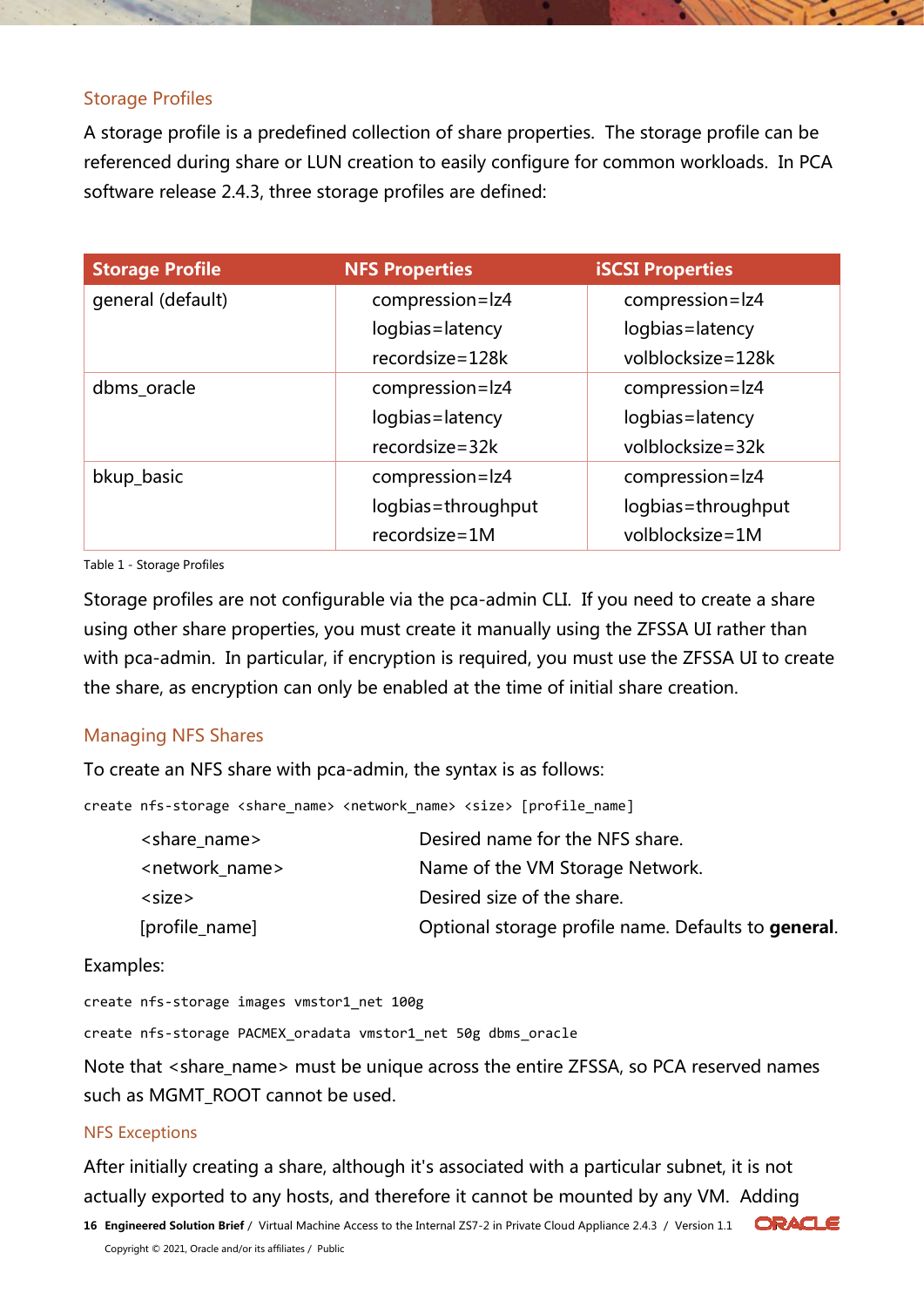exports is accomplished by adding so-called NFS exceptions, terminology derived from the ZFSSA UI. ZFSSA has a top level access policy per share which pca-admin configures to deny all access, and then access is granted by creating NFS exceptions to that top level policy.

The syntax for adding an NFS exception is as follows:

add nfs-exception <share name> <exception>

| <share name=""></share> | Desired name for the NFS share.                    |
|-------------------------|----------------------------------------------------|
| <exception></exception> | IPv4 address or CIDR range of allowed NFS clients. |

#### Examples:

add nfs-exception images 10.10.1.11 add nfs-exception html 10.10.1.12/30

Recall that when initially creating an NFS share with pca-admin, it's required to specify an existing VM Storage Network. The system will record the network specified during creation, and pca-admin will refuse to add NFS exceptions for any NFS client which is not in that network. This restriction may be relaxed in a future release. For now, if it's required to mount a share from more than one VM Storage Network, simply edit the NFS exceptions directly in the ZFSSA UI rather than through pca-admin. This practice is safe, insofar as pcaadmin is careful not to overwrite manual changes made to NFS exceptions via the ZFSSA UI. Manual changes will not be reflected, however, in the output of pca-admin commands such as "show nfs-storage".

#### Additional NFS Share Commands

The following commands are also relevant for managing NFS shares:

- remove nfs-exception <share\_name> <exception>
- delete nfs-storage <share name>

# <span id="page-16-0"></span>Managing iSCSI LUNs

To create an iSCSI LUN, the CLI syntax is as follows:

create iscsi-storage <lun\_name> <network\_name> <size> [profile\_name]

| <lun_name></lun_name>       | Desired name for the LUN.                           |
|-----------------------------|-----------------------------------------------------|
| <network name=""></network> | Name of the existing VM Storage Network.            |
| $<$ size $>$                | Desired size for the LUN.                           |
| [profile_name]              | Optional storage profile name. Defaults to general. |

Example:

create iscsi-storage documents vmstor1\_net 100G general

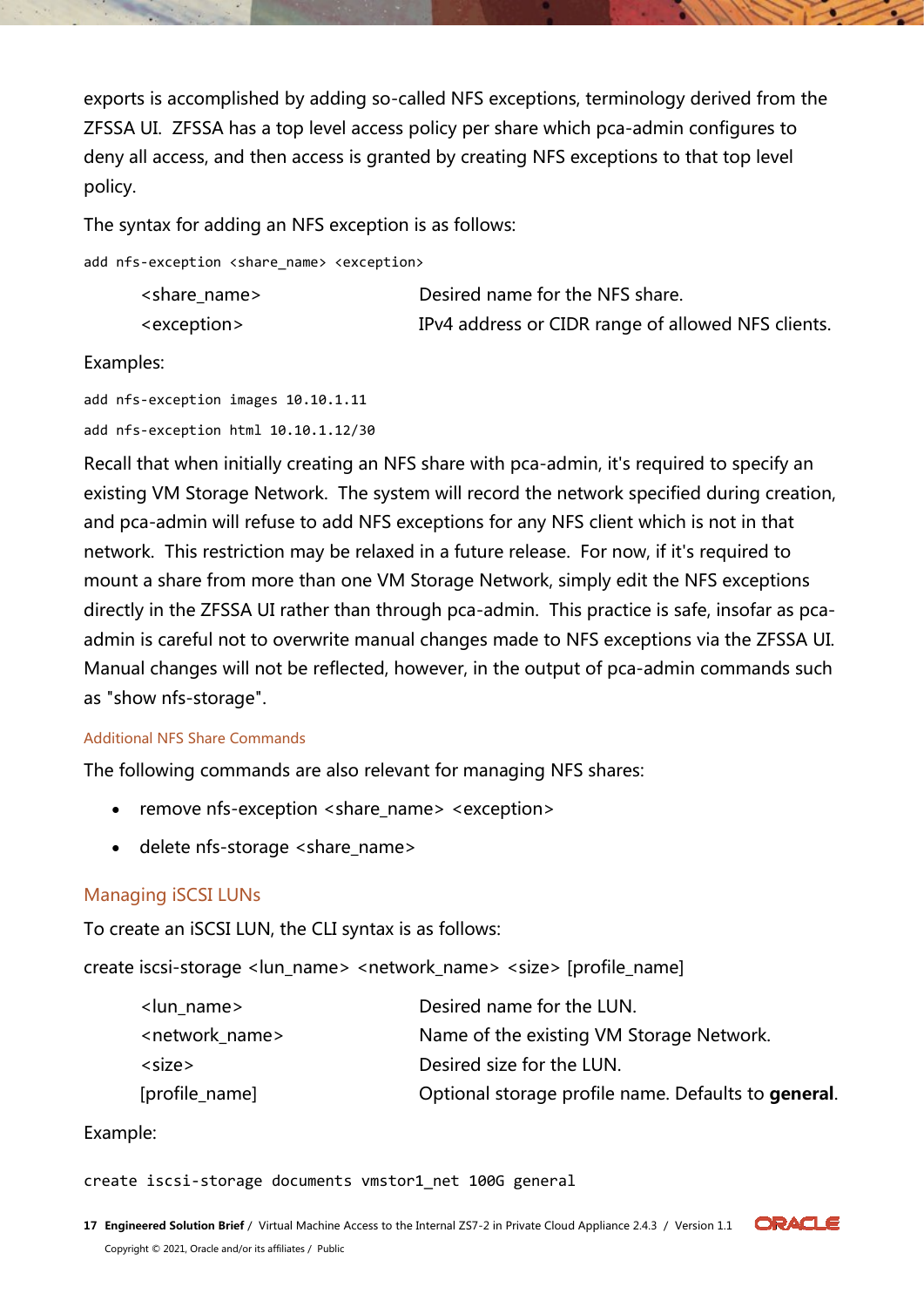As with NFS shares, <lun\_name> must be unique, and the VM Storage Network specified by <network\_name> must exist.

#### Adding iSCSI Initiators

To associate iSCSI initiators with an iSCSI LUN, the CLI syntax is as follows:

add initiator <initiator\_iqn> <lun\_name>

| <initiator_ign></initiator_ign> | Existing initiator ign, configured in a VM. |
|---------------------------------|---------------------------------------------|
| <lun name=""></lun>             | Name of the iSCSI LUN.                      |

#### Example:

add initiator iqn.1988-12.com.oracle:bddc42b9b14 documents

#### Organization of Initiator Groups

Whenever a new iSCSI volume is created with pca-admin, a new initiator group is also created and immediately associated with the new volume, so that a one to one relationship exists between volumes and initiator groups on the ZFSSA. When pca-admin add initiator is later invoked, the specified initiator is simply added into the pre-existing group for the corresponding volume.

This approach is not aligned with published ZFSSA best practices, but LUN conflicts are avoided through the use of a "fake" initiator, aptly named fakeinitiator. Each time a new iSCSI volume and initiator group are created, fakeinitiator is added to the group prior to its association with the volume. This association causes a unique LUN to be assigned for all iSCSI volumes which are created using pca-admin.

Should the need ever arise to create an iSCSI volume directly on the ZFSSA UI rather than with pca-admin, it is recommended that this same approach be followed. Create a dedicated initiator group, then add fakeinitiator to the group, and finally associate the new volume with the group. Following this same approach should ensure that no LUN conflicts occur when storage clients need to attach some volumes created via pca-admin and also others created directly in the ZFSSA UI.

#### Additional iSCSI LUN Commands

The following commands are also relevant for managing iSCSI LUNs:

- remove initiator <initiator\_ign> <lun\_name>
- delete iscsi-storage < lun\_name>

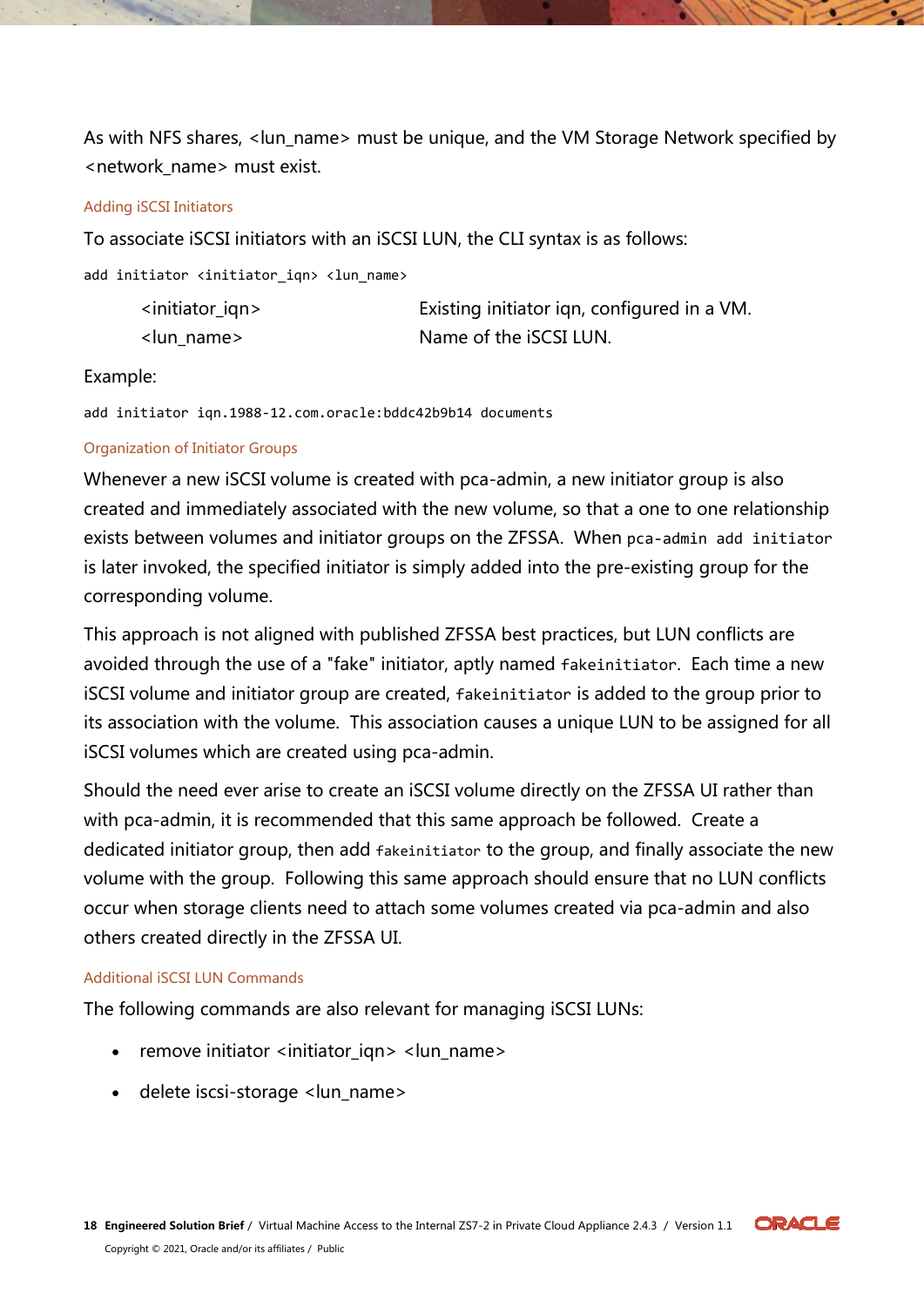# <span id="page-18-0"></span>Upgrade

It should be noted that an entirely new step was added in the upgrade process to enable VM Storage Network functionality. The upgrade step is referenced by the "storagenetwork" keyword, and the syntax is as follows:

- Verify mode: pca\_upgrader -V -t storage-network
- Upgrade mode: pca\_upgrader -U -t storage-network

#### <span id="page-18-1"></span>Upgrade Sequence

An overview of the upgrade procedure is provided below. Note that the new storage network upgrade step is inserted near the end of the process, just before the upgrade of the compute nodes.

Note also there is a bug which will cause the storage network upgrade to fail consistently. The workaround is simple, consisting of deleting or renaming log files. It can be found in the support note referenced below.

#### Upgrade Procedure Overview

- 1. Upgrade both management nodes to PCA software release 2.4.3
- 2. Upgrade firmware:
	- a. System ILOM/BIOS: management, then compute nodes
	- b. Switches: leaf, spine, then management
	- c. Internal ZFSSA
- 3. Storage network workaround ref: Orabug 31811656, MOS Note 2710199.1
- 4. Storage network upgrade
- 5. Compute node upgrade

# <span id="page-18-2"></span>Upgrade Pitfalls

- Never upload the new spine switch config file that ships with release 2.4.3 prior to storage-network upgrade
	- Management and Compute nodes will lose connectivity to internal ZFSSA and will fence
- Never upload the backed up config file to the spine switches after the storagenetwork upgrade
	- Management and Compute nodes will lose connectivity to internal ZFSSA and will fence